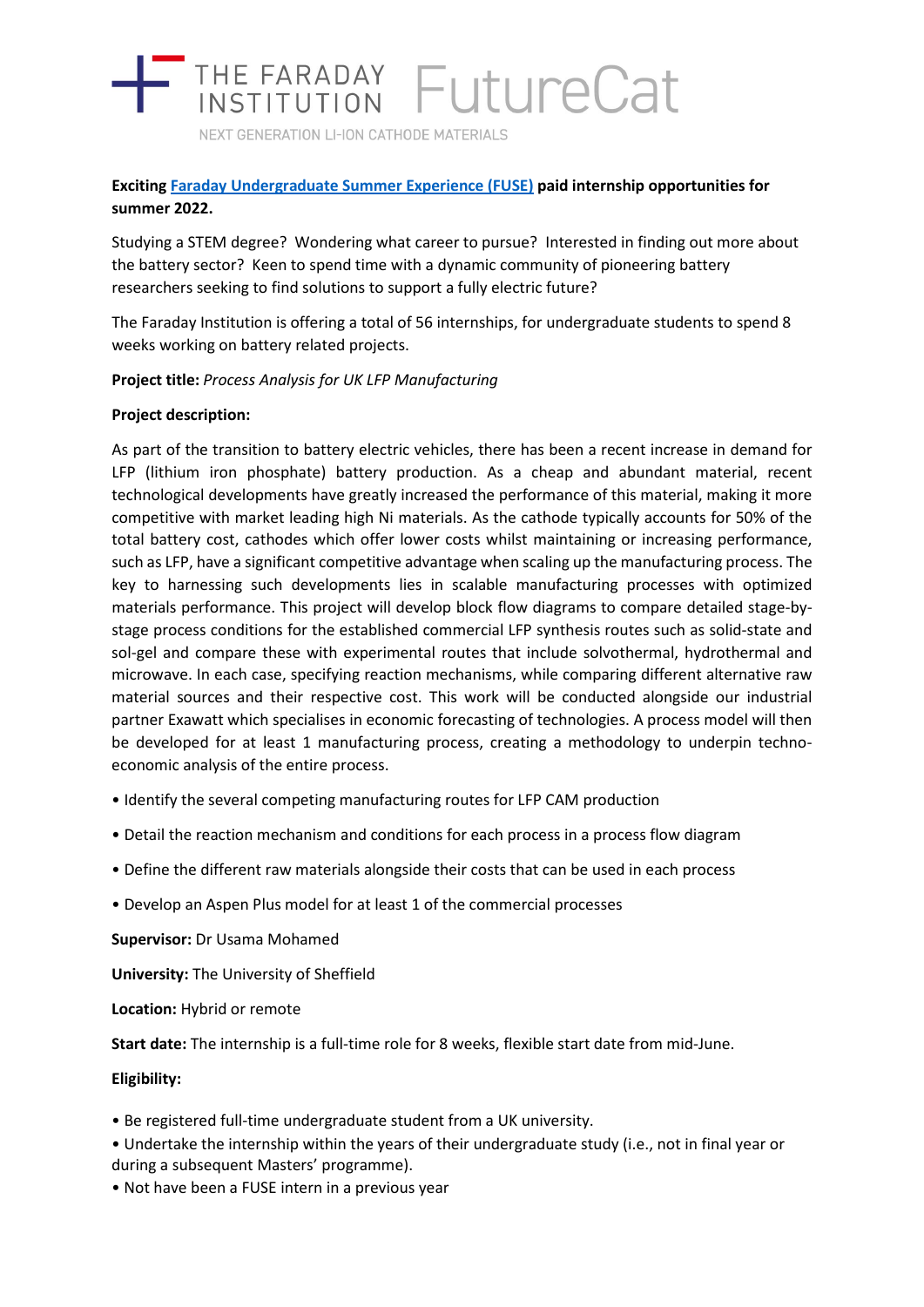

NEXT GENERATION LI-ION CATHODE MATERIALS

#### **Funding:**

A salary of £9.90 / hour across the UK or £11.05 / hour in London will be provided. This will be determined by the working address of the appointee, not the university's location. The funding is provided by the **Faraday Institution**.

#### **Additional activities:**

During the FUSE internship you will be able to attend Faraday Masterclasses and cohort events which will focus on a variety of topics to further develop your understanding of career opportunities in battery sector. At the end of the programme, you will be invited to to share a poster about your work and prizes will be awarded.

## **Application:**

In order to apply for a Faraday Undergraduate Summer Experience (FUSE) 2022 internship, you need to be an undergraduate in a STEM degree (preferably Chemical Engineering, Process Engineering, Chemistry, Material Science, etc.) with an interest in the battery industry and its competing technologies. Additionally, ability to understand chemical reaction mechanisms and developing process flow diagrams of different synthetic routes is essential for this project. Finally, having a general understanding of Aspen Plus process modelling would be advantageous. **The deadline for submitting your application is the 15th of April.**

Please send in your application by completing the form via the link provided or by scanning the QR code below:<https://www.surveymonkey.co.uk/r/Exawatt>



#### **Diversity**

The Faraday Institution is committed to creating a dynamic and diverse pool of talent for the fields of battery technology and energy storage.

*The University of Sheffield is an Equal Opportunity Employer. The following statement, relating to staff, has been approved by the University Council:*

*The University of Sheffield, in accordance with the general intention of its Charter, confirms its commitment to a comprehensive policy of equal opportunities in employment in which individuals are selected and treated on the basis of their relevant merits and abilities and are given Equal Opportunities within the University.*